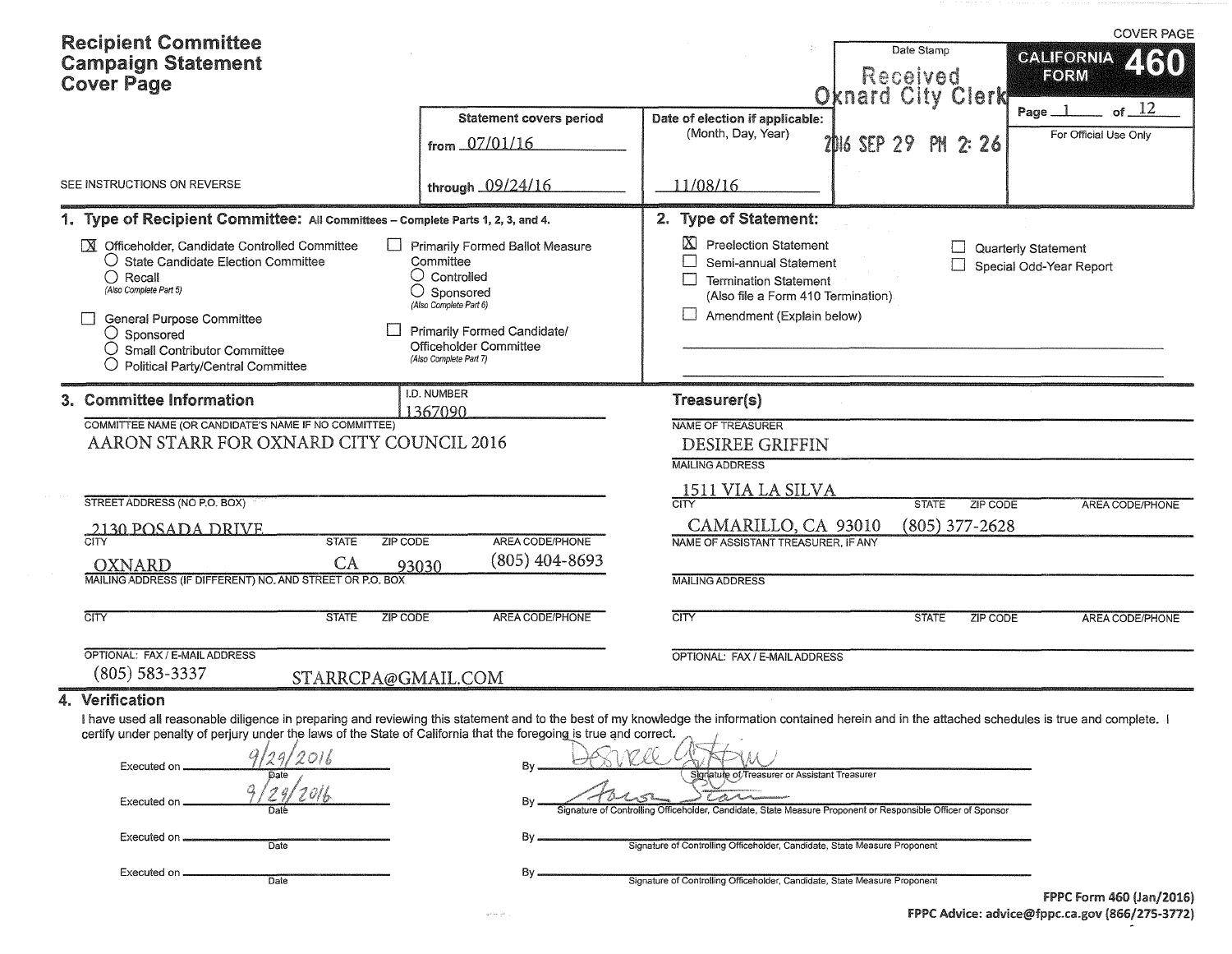# COVER PAGE - PART 2



## 5. Officeholder or Candidate Controlled Committee

NAME OF OFFICEHOLDER OR CANDIDATE

#### AARON STARR

| OFFICE SOUGHT OR HELD (INCLUDE LOCATION AND DISTRICT NUMBER IF APPLICABLE) |                     |  |  |  |  |  |  |
|----------------------------------------------------------------------------|---------------------|--|--|--|--|--|--|
| CITY OF OXNARD COUNCIL MEMBER                                              |                     |  |  |  |  |  |  |
| RESIDENTIAL/BUSINESS ADDRESS (NO. AND STREET)<br><b>CITY</b>               | 7IP<br><b>STATE</b> |  |  |  |  |  |  |
| 2130 POSADA DRIVE, OXNARD, CA 93030                                        |                     |  |  |  |  |  |  |

Related Committees Not Included in this Statement: List any committees not included in this statement that are controlled by you or are primarily formed to receive contributions or make expenditures on behalf of your candidacy.

| <b>COMMITTEE NAME</b>    |                              |          | I.D. NUMBER  |                                    |
|--------------------------|------------------------------|----------|--------------|------------------------------------|
| NAME OF TREASURER        |                              |          | <b>T</b> YES | CONTROLLED COMMITTEE?<br><b>NO</b> |
| <b>COMMITTEE ADDRESS</b> | STREET ADDRESS (NO P.O. BOX) |          |              |                                    |
| <b>CITY</b>              | <b>STATE</b>                 | ZIP CODE |              | AREA CODE/PHONE                    |
| COMMITTEE NAME           |                              |          | I.D. NUMBER  |                                    |

| NAME OF TREASURER        |                              |            | CONTROLLED COMMITTEE? |
|--------------------------|------------------------------|------------|-----------------------|
|                          |                              | <b>YES</b> | <b>NO</b>             |
| <b>COMMITTEE ADDRESS</b> | STREET ADDRESS (NO P.O. BOX) |            |                       |
|                          |                              |            |                       |
|                          | <b>STATE</b>                 | ZIP CODE   | AREA CODE/PHONE       |

### 6. Primarily Formed Ballot Measure Committee

| NAME OF BALLOT MEASURE |                     |                          |
|------------------------|---------------------|--------------------------|
| BALLOT NO. OR LETTER   | <b>JURISDICTION</b> | <b>SUPPORT</b><br>OPPOSE |
|                        |                     |                          |

Identify the controlling officeholder, candidate, or state measure proponent, if any.

NAME OF OFFICEHOLDER, CANDIDATE, OR PROPONENT

| OFFICE SOUGHT OR HELD | I DISTRICT NO. IF ANY |
|-----------------------|-----------------------|
|                       |                       |
|                       |                       |

7. Primarily Formed Candidate/Officeholder Committee List names of officeholder(s) or candidate(s) for which this committee is primarily formed.

| NAME OF OFFICEHOLDER OR CANDIDATE | OFFICE SOUGHT OR HELD | <b>SUPPORT</b><br>OPPOSE        |
|-----------------------------------|-----------------------|---------------------------------|
| NAME OF OFFICEHOLDER OR CANDIDATE | OFFICE SOUGHT OR HELD | <b>SUPPORT</b><br><b>OPPOSE</b> |
| NAME OF OFFICEHOLDER OR CANDIDATE | OFFICE SOUGHT OR HELD | <b>SUPPORT</b><br>OPPOSE        |
| NAME OF OFFICEHOLDER OR CANDIDATE | OFFICE SOUGHT OR HELD | <b>SUPPORT</b><br>OPPOSE        |

Attach continuation sheets if necessary

FPPC Form 460 (Jan/2016) FPPC Advice: advice@fppc.ca.gov (866/275-3772) www.fppc.ca.gov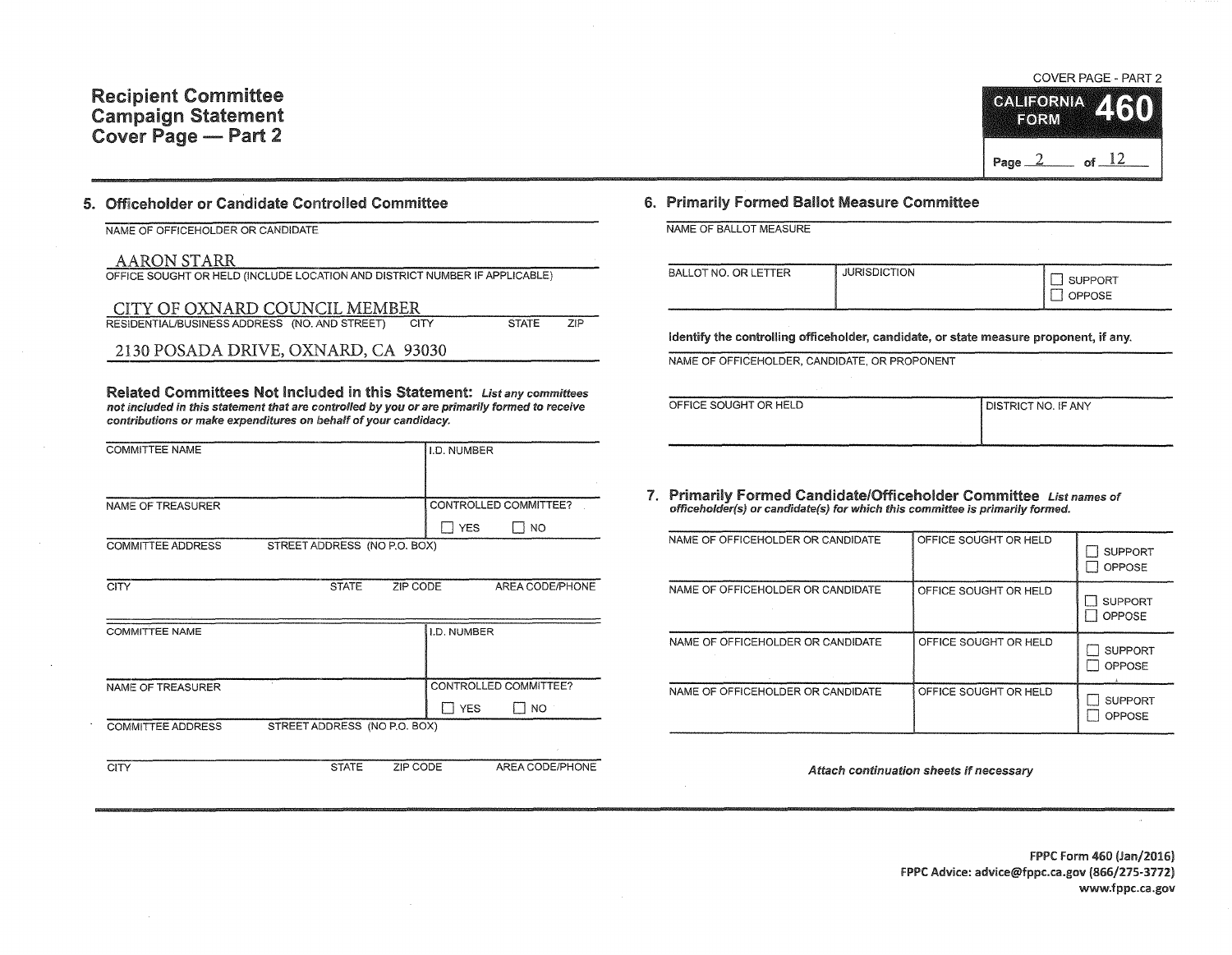| <b>Campaign Disclosure Statement</b>                                  |              | Amounts may be rounded                                     |     |                                                                                                |  |                                                                                                                  | <b>SUMMARY PAGE</b>                         |                                                                            |  |
|-----------------------------------------------------------------------|--------------|------------------------------------------------------------|-----|------------------------------------------------------------------------------------------------|--|------------------------------------------------------------------------------------------------------------------|---------------------------------------------|----------------------------------------------------------------------------|--|
| <b>Summary Page</b>                                                   |              | to whole dollars.                                          |     |                                                                                                |  | <b>Statement covers period</b>                                                                                   | <b>CALIFORNIA</b>                           |                                                                            |  |
|                                                                       |              |                                                            |     |                                                                                                |  | from $07/01/16$                                                                                                  | FORM                                        | 460                                                                        |  |
| SEE INSTRUCTIONS ON REVERSE                                           |              |                                                            |     |                                                                                                |  | through 09/24/16                                                                                                 |                                             | Page $3$ of $12$                                                           |  |
| NAME OF FILER                                                         |              |                                                            |     |                                                                                                |  |                                                                                                                  | <b>I.D. NUMBER</b>                          |                                                                            |  |
| AARON STARR FOR OXNARD CITY COUNCIL 2016                              |              |                                                            |     |                                                                                                |  |                                                                                                                  | 1367090                                     |                                                                            |  |
| <b>Contributions Received</b>                                         |              | Column A<br>TOTAL THIS PERIOD<br>(FROM ATTACHED SCHEDULES) |     | Column B<br>CALENDAR YEAR<br>TOTAL TO DATE                                                     |  | <b>Calendar Year Summary for Candidates</b><br>Running in Both the State Primary and<br><b>General Elections</b> |                                             |                                                                            |  |
|                                                                       | \$           | 32,225.00                                                  |     | 40.205.00                                                                                      |  |                                                                                                                  |                                             |                                                                            |  |
|                                                                       |              | 0.00                                                       |     | 30,000.00                                                                                      |  |                                                                                                                  | 1/1 through 6/30                            | 7/1 to Date                                                                |  |
|                                                                       | \$           | $-32,225,00$                                               | \$. | 70,205.00                                                                                      |  | 20. Contributions<br>Received                                                                                    |                                             |                                                                            |  |
|                                                                       |              | $-0.00$                                                    |     | 0.00                                                                                           |  | 21. Expenditures                                                                                                 |                                             |                                                                            |  |
| 5.                                                                    | $\mathbb{S}$ | 32,225.00                                                  | \$  | $-70,205,00$                                                                                   |  | Made                                                                                                             |                                             | $\sim$                                                                     |  |
| <b>Expenditures Made</b>                                              |              |                                                            |     |                                                                                                |  | <b>Expenditure Limit Summary for State</b>                                                                       |                                             |                                                                            |  |
|                                                                       | S            | $-20,772,32$                                               |     | 27,607.69                                                                                      |  | Candidates                                                                                                       |                                             |                                                                            |  |
|                                                                       |              | 0.00                                                       |     | 0.00                                                                                           |  |                                                                                                                  |                                             |                                                                            |  |
|                                                                       | \$           | 20,772.32                                                  | \$  | 27,607.69                                                                                      |  | 22. Cumulative Expenditures Made*                                                                                | (If Subject to Voluntary Expenditure Limit) |                                                                            |  |
|                                                                       |              | 0.00                                                       |     | 0.00                                                                                           |  | Date of Election                                                                                                 |                                             | Total to Date                                                              |  |
|                                                                       |              | 0.00                                                       |     | 0.00                                                                                           |  | (mm/dd/yy)                                                                                                       |                                             |                                                                            |  |
|                                                                       | $\mathbb{S}$ | 20,772.32                                                  | \$  | 27,607.69                                                                                      |  |                                                                                                                  |                                             |                                                                            |  |
| <b>Current Cash Statement</b>                                         |              |                                                            |     |                                                                                                |  |                                                                                                                  |                                             |                                                                            |  |
| 12. Beginning Cash Balance  Previous Summary Page, Line 16            | S.           | 27,033.99                                                  |     | To calculate Column B,                                                                         |  |                                                                                                                  |                                             |                                                                            |  |
|                                                                       |              | 32,225.00                                                  |     | add amounts in Column                                                                          |  |                                                                                                                  |                                             |                                                                            |  |
|                                                                       |              | 0.00                                                       |     | A to the corresponding<br>amounts from Column B                                                |  | *Amounts in this section may be different from amounts<br>reported in Column B.                                  |                                             |                                                                            |  |
|                                                                       |              | 20,772.32                                                  |     | of your last report. Some<br>amounts in Column A may                                           |  |                                                                                                                  |                                             |                                                                            |  |
| 16. ENDING CASH BALANCE Add Lines 12 + 13 + 14, then subtract Line 15 | S.           | 38,486.67                                                  |     | be negative figures that                                                                       |  |                                                                                                                  |                                             |                                                                            |  |
| If this is a termination statement, Line 16 must be zero.             |              |                                                            |     | should be subtracted from<br>previous period amounts. If                                       |  |                                                                                                                  |                                             |                                                                            |  |
|                                                                       |              | 0.00                                                       |     | this is the first report being<br>filed for this calendar year,<br>only carry over the amounts |  |                                                                                                                  |                                             |                                                                            |  |
| <b>Cash Equivalents and Outstanding Debts</b>                         |              |                                                            |     | from Lines 2, 7, and 9 (if<br>any).                                                            |  |                                                                                                                  |                                             |                                                                            |  |
|                                                                       | S            | 0.00                                                       |     |                                                                                                |  |                                                                                                                  |                                             |                                                                            |  |
|                                                                       | S.           | .30,000.00                                                 |     |                                                                                                |  |                                                                                                                  |                                             | FPPC Form 460 (Jan/2016)<br>FPPC Advice: advice@fppc.ca.gov (866/275-3772) |  |
|                                                                       |              |                                                            |     |                                                                                                |  |                                                                                                                  |                                             |                                                                            |  |

FPPC Advice: advice@fppc.ca.gov (866/275-3772) www.fppc.ca.gov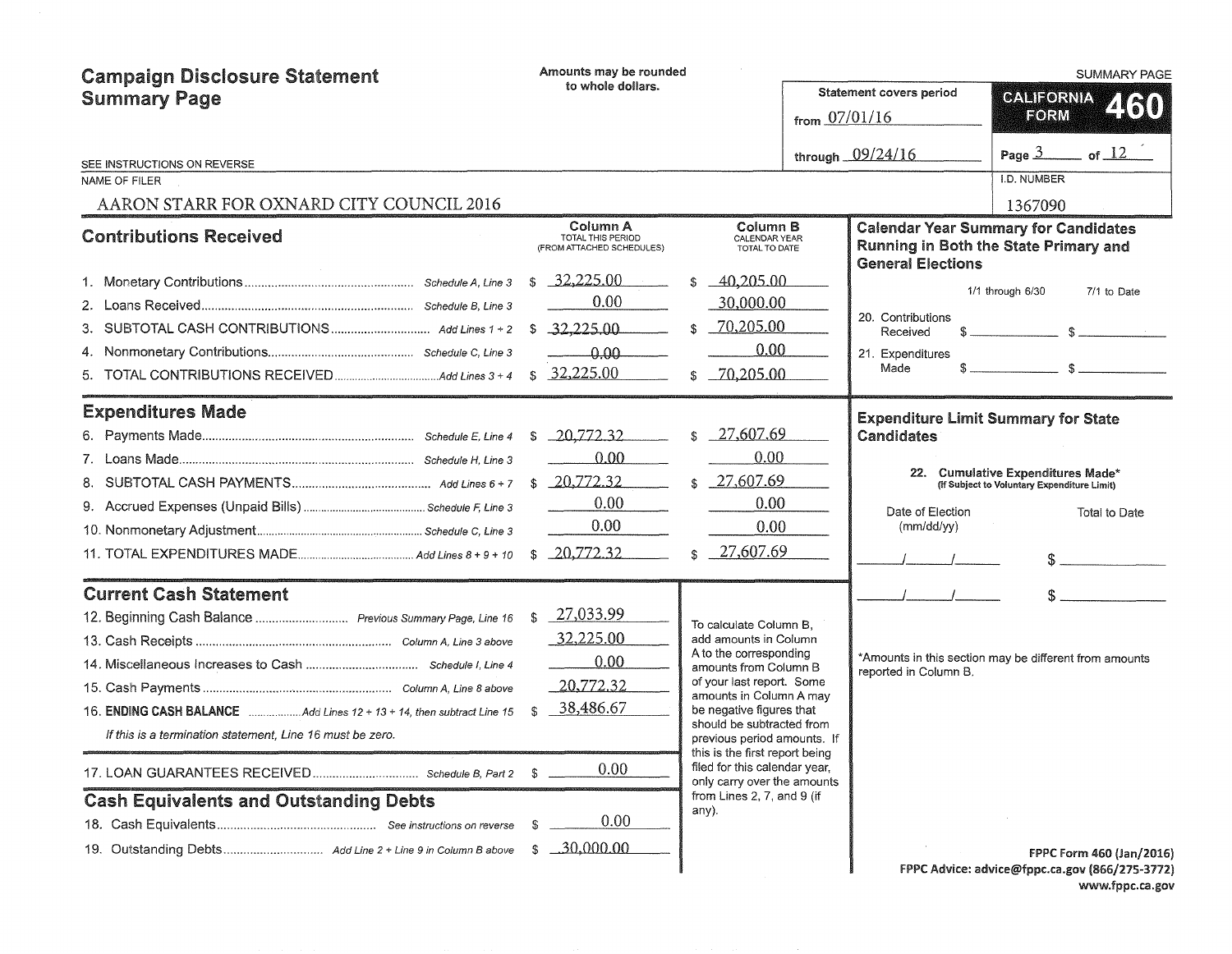| <b>Schedule A</b>              |                                                                                                                                                                                                                                                                 |                                                                                  | Amounts may be rounded                                                                              |                                                 |                                                                  | <b>SCHEDULE A</b>                |                                                      |  |
|--------------------------------|-----------------------------------------------------------------------------------------------------------------------------------------------------------------------------------------------------------------------------------------------------------------|----------------------------------------------------------------------------------|-----------------------------------------------------------------------------------------------------|-------------------------------------------------|------------------------------------------------------------------|----------------------------------|------------------------------------------------------|--|
|                                | <b>Monetary Contributions Received</b>                                                                                                                                                                                                                          |                                                                                  | to whole dollars.                                                                                   | Statement covers period                         |                                                                  | <b>CALIFORNIA</b><br>460<br>FORM |                                                      |  |
|                                |                                                                                                                                                                                                                                                                 |                                                                                  |                                                                                                     | from 07/01/16                                   |                                                                  |                                  |                                                      |  |
|                                | SEE INSTRUCTIONS ON REVERSE                                                                                                                                                                                                                                     |                                                                                  |                                                                                                     | of $12$<br>through 09/24/16<br>Page $-4$        |                                                                  |                                  |                                                      |  |
| NAME OF FILER                  |                                                                                                                                                                                                                                                                 |                                                                                  |                                                                                                     |                                                 |                                                                  | I.D. NUMBER                      |                                                      |  |
|                                | AARON STARR FOR OXNARD CITY COUNCIL 2016                                                                                                                                                                                                                        |                                                                                  |                                                                                                     |                                                 |                                                                  | 1367090                          |                                                      |  |
| <b>DATE</b><br><b>RECEIVED</b> | FULL NAME, STREET ADDRESS AND ZIP CODE OF CONTRIBUTOR<br>(IF COMMITTEE, ALSO ENTER I.D. NUMBER)                                                                                                                                                                 | <b>CONTRIBUTOR</b><br>CODE *                                                     | IF AN INDIVIDUAL, ENTER<br>OCCUPATION AND EMPLOYER<br>(IF SELF-EMPLOYED, ENTER NAME<br>OF BUSINESS) | <b>AMOUNT</b><br><b>RECEIVED THIS</b><br>PERIOD | CUMULATIVE TO DATE<br><b>CALENDAR YEAR</b><br>(JAN. 1 - DEC. 31) |                                  | PER ELECTION<br>TO DATE<br>(IF REQUIRED)             |  |
| 07/06/16                       | ORION BUSINESS INSURANCE AND RISK<br>MANAGEMENT SERVICES, INC<br>1250 CORONA POINTE COURT #302<br>CORONA, CA 92879                                                                                                                                              | $\Box$ IND<br>$\square$ COM<br>$M$ OTH<br>□ PTY<br>$\square$ scc                 |                                                                                                     | 5,000.00                                        | 5,000.00                                                         |                                  |                                                      |  |
| 07/10/16                       | <b>CHRISTOPHER MATARESE</b><br><b>4421 CHEVY CHASE DRIVE</b><br>LA CANADA, CA 91011                                                                                                                                                                             | $M$ <sub>IND</sub><br>$\Box$ COM<br>$\square$ OTH<br>$\Box$ PTY<br>$\square$ scc | <b>ATTORNEY</b><br>AJALAT, POLLEY,<br>AYOOB &<br>MATARESE                                           | 1,000.00                                        | 1,000.00                                                         |                                  |                                                      |  |
| 07/11/16                       | <b>JAMES PARKS</b><br>10474 SANTA MONICA BLVD #200<br>LOS ANGELES, CA 90025                                                                                                                                                                                     | <b>XIND</b><br>∃сом<br>□отн<br>$\square$ PTY<br>$\square$ scc                    | <b>EXECUTIVE DIR.</b><br>CBIZ SOUTHERN CA<br>LLC                                                    | 2,500.00                                        | 2,500.00                                                         |                                  |                                                      |  |
| 07/12/16                       | NEXT DAY CLEANERS, LLC<br>1964 N ROSE AVE<br>OXNARD, CA 93036                                                                                                                                                                                                   | $\square$ IND<br>$\Box$ COM<br>Гүотн<br>П⊂РТҮ<br>$\Box$ scc                      |                                                                                                     | 100.00                                          | 100.00                                                           |                                  |                                                      |  |
| 07/17/16                       | <b>SEAN OTOOLE</b><br>3425 GLADSTONE BLVD<br>KANSAS CITY, MO 64123                                                                                                                                                                                              | $M$ IND<br>$\Box$ COM<br>$\Box$ OTH<br>$\Box$ PTY<br>$\Box$ SCC                  | <b>SOFTWARE</b><br><b>DEVELOPER</b><br>U INC.                                                       | 200.00                                          | 200.00                                                           |                                  |                                                      |  |
| <b>SUBTOTAL \$ 8,800.00</b>    |                                                                                                                                                                                                                                                                 |                                                                                  |                                                                                                     |                                                 |                                                                  |                                  |                                                      |  |
|                                | <b>Schedule A Summary</b>                                                                                                                                                                                                                                       |                                                                                  |                                                                                                     |                                                 |                                                                  | *Contributor Codes               |                                                      |  |
|                                | 1. Amount received this period - itemized monetary contributions.                                                                                                                                                                                               |                                                                                  |                                                                                                     |                                                 |                                                                  | IND - Individual                 | COM - Recipient Committee<br>(other than PTY or SCC) |  |
|                                | 2. Amount received this period – unitemized monetary contributions of less than \$100 \$ ___375,00                                                                                                                                                              |                                                                                  |                                                                                                     |                                                 |                                                                  |                                  | OTH - Other (e.g., business entity)                  |  |
|                                | PTY - Political Party<br>SCC - Small Contributor Committee<br>3. Total monetary contributions received this period.<br>(Add Lines 1 and 2. Enter here and on the Summary Page, Column A, Line 1.)TOTAL \$ 32,225.00<br>$m \times m = \sum_{i=1}^{n} m \times m$ |                                                                                  |                                                                                                     |                                                 |                                                                  |                                  |                                                      |  |

FPPC Form 460 (Jan/2016) FPPC Advice: advice@fppc.ca.gov (866/275-3772) www.fppc.ca.gov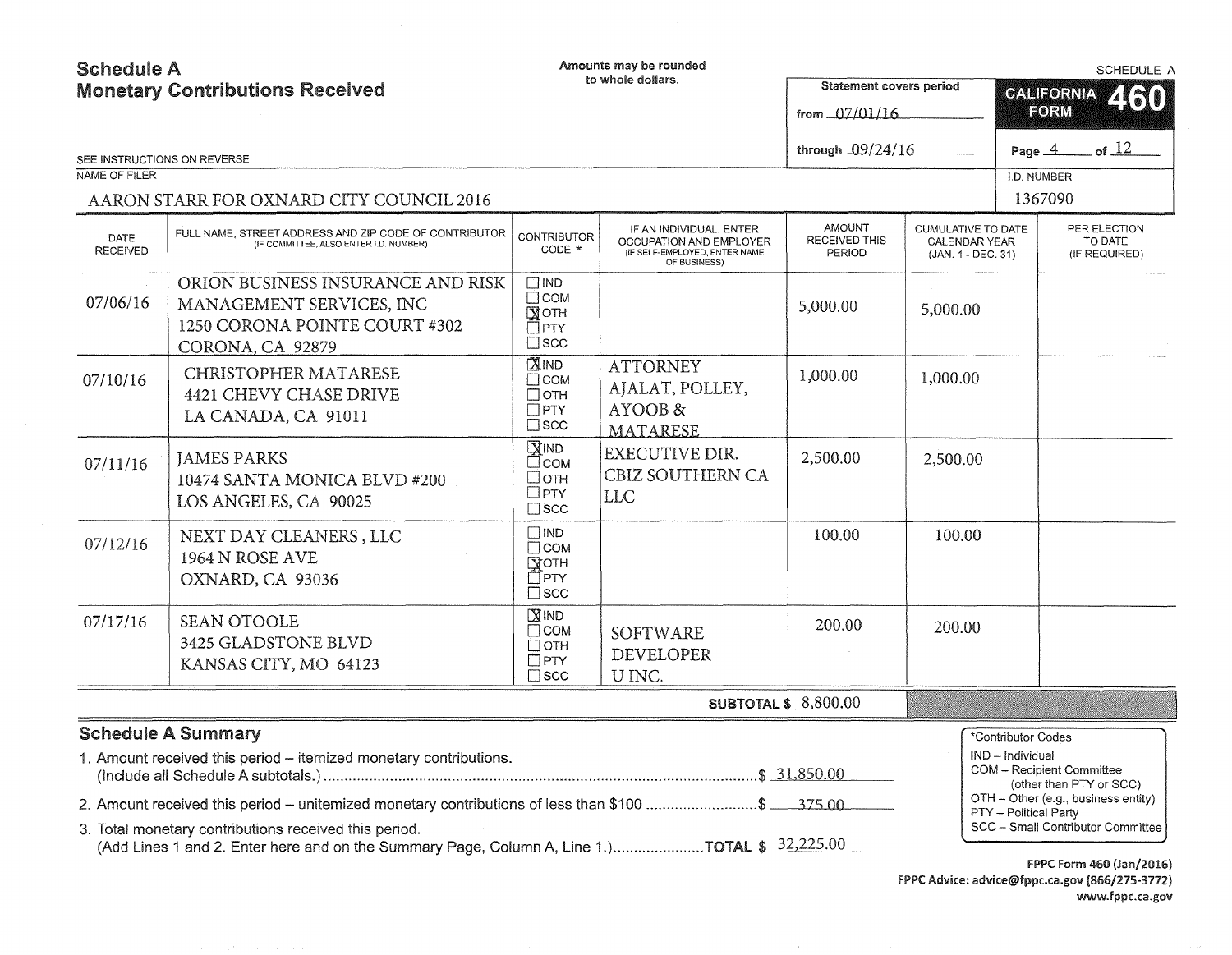| <b>Schedule A (Continuation Sheet)</b><br><b>Monetary Contributions Received</b><br>NAME OF FILER |                                                                                                 | Amounts may be rounded<br>to whole dollars.                                      |                                                                          | <b>Statement covers period</b><br>from $07/01/16$<br>through 09/24/16 |                                     | SCHEDULE A (CONT.)<br><b>CALIFORNIA</b><br>460<br>FORM<br>Page $5$ of $12$<br><b>I.D. NUMBER</b> |                          |  |  |
|---------------------------------------------------------------------------------------------------|-------------------------------------------------------------------------------------------------|----------------------------------------------------------------------------------|--------------------------------------------------------------------------|-----------------------------------------------------------------------|-------------------------------------|--------------------------------------------------------------------------------------------------|--------------------------|--|--|
|                                                                                                   | AARON STARR FOR OXNARD CITY COUNCIL 2016                                                        |                                                                                  | IF AN INDIVIDUAL, ENTER                                                  | <b>AMOUNT</b>                                                         | <b>CUMULATIVE TO DATE</b>           |                                                                                                  | PER ELECTION             |  |  |
| DATE<br><b>RECEIVED</b>                                                                           | FULL NAME, STREET ADDRESS AND ZIP CODE OF CONTRIBUTOR<br>(IF COMMITTEE, ALSO ENTER I.D. NUMBER) | <b>CONTRIBUTOR</b><br>CODE *                                                     | OCCUPATION AND EMPLOYER<br>(IF SELF-EMPLOYED, ENTER NAME<br>OF BUSINESS) | <b>RECEIVED THIS</b><br>PERIOD                                        | CALENDAR YEAR<br>(JAN. 1 - DEC. 31) |                                                                                                  | TO DATE<br>(IF REQUIRED) |  |  |
| 07/17/16                                                                                          | <b>WILLIAM REDPATH 827</b><br><b>ANTHONY CT SE</b><br>LEESBURG, VA 20175                        | $X$ IND<br>$\Box$ COM<br>Потн<br>$\Box$ PTY<br>$\square$ scc                     | <b>BUSINESS APPRAISER</b><br><b>BIA / KELSEY</b>                         | 100.00                                                                | 100.00                              |                                                                                                  |                          |  |  |
| 08/02/16                                                                                          | TIMOTHY HAGAN<br>7086 ORANGE GROVE LANE<br>LAS VEGAS, NV 89119                                  | $X$ IND<br>$\Box$ COM<br>$\Box$ OTH<br>$\Box$ PTY<br>$\square$ scc               | <b>ENGINEER</b><br>TT3                                                   | 100.00                                                                | 100.00                              |                                                                                                  |                          |  |  |
| 08/07/16                                                                                          | PATRICK ROGGE<br><b>4445 MERIDIAN AVE</b><br>OXNARD, CA 93035                                   | $X$ IND<br>$\Box$ COM<br>$\Box$ OTH<br>$\Box$ PTY<br>$\square$ scc               | <b>RETIRED</b>                                                           | 100.00                                                                | 100.00                              |                                                                                                  |                          |  |  |
| 08/07/16                                                                                          | <b>ROBERT VALLES</b><br>PO BOX 50302<br>OXNARD, CA 93031                                        | $\mathbb{X}_{\mathsf{IND}}$<br>□сом<br>$\Box$ OTH<br>$\Box$ PTY<br>$\square$ scc | <b>VICE PRESIDENT</b><br>OPF, INC                                        | 200.00                                                                | 200.00                              |                                                                                                  |                          |  |  |
| 08/07/16                                                                                          | THE BOX LADIES<br>1254 MERCANTILE ST<br>OXNARD, CA 93030                                        | $\Box$ IND<br>$\Box$ COM<br><b>NOTH</b><br>⊡ੈPTY<br>$\square$ scc                |                                                                          | 250.00                                                                | 250.00                              |                                                                                                  |                          |  |  |
|                                                                                                   | <b>SUBTOTAL \$</b> 750.00                                                                       |                                                                                  |                                                                          |                                                                       |                                     |                                                                                                  |                          |  |  |

\*Contributor Codes IND - Individual COM - Recipient Committee (other than PTY or SCC) OTH - Other (e.g., business entity) PTY - Political Party SCC - Small Contributor Committee

f PPC form 460 {Jan/2016) FPPC Advice: advice@fppc.ca.gov (866/275-3772) www.fppc.ca.gov

 $\sim$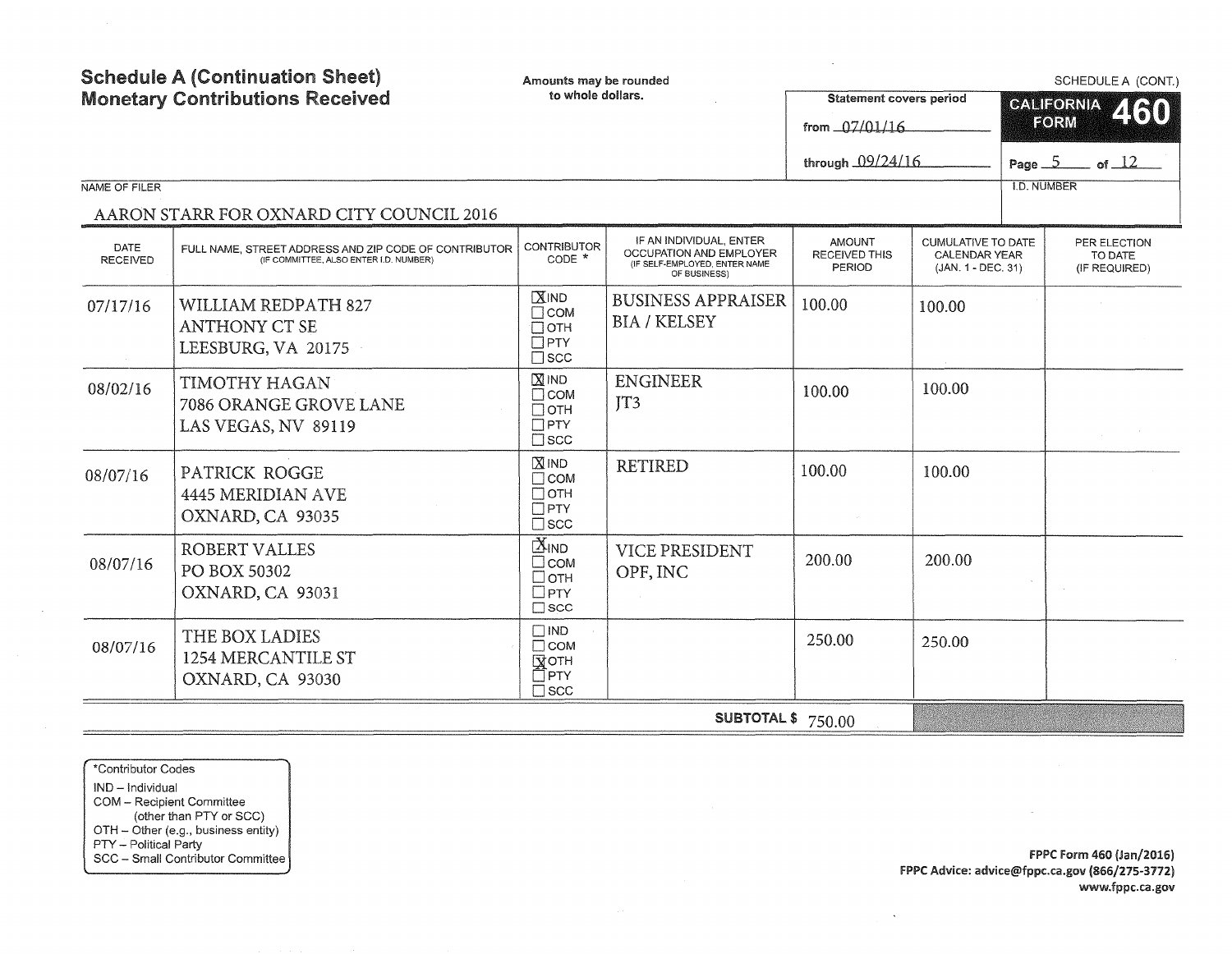|                         | <b>Schedule A (Continuation Sheet)</b>                                                          | Amounts may be rounded                                                                 |                                                                                                     |                                                 |                                                           |                                   | SCHEDULE A (CONT.)                       |  |  |
|-------------------------|-------------------------------------------------------------------------------------------------|----------------------------------------------------------------------------------------|-----------------------------------------------------------------------------------------------------|-------------------------------------------------|-----------------------------------------------------------|-----------------------------------|------------------------------------------|--|--|
|                         | <b>Monetary Contributions Received</b>                                                          | to whole dollars.                                                                      |                                                                                                     | <b>Statement covers period</b><br>from 07/01/16 |                                                           | <b>CALIFORNIA</b><br>2160<br>FORM |                                          |  |  |
|                         |                                                                                                 |                                                                                        |                                                                                                     | through 09/24/16                                | Page $6$ of $12$                                          |                                   |                                          |  |  |
| NAME OF FILER           |                                                                                                 |                                                                                        |                                                                                                     |                                                 |                                                           | <b>I.D. NUMBER</b>                |                                          |  |  |
|                         | AARON STARR FOR OXNARD CITY COUNCIL 2016                                                        |                                                                                        |                                                                                                     |                                                 |                                                           |                                   |                                          |  |  |
| DATE<br><b>RECEIVED</b> | FULL NAME, STREET ADDRESS AND ZIP CODE OF CONTRIBUTOR<br>(IF COMMITTEE, ALSO ENTER I.D. NUMBER) | <b>CONTRIBUTOR</b><br>$CODE *$                                                         | IF AN INDIVIDUAL, ENTER<br>OCCUPATION AND EMPLOYER<br>(IF SELF-EMPLOYED, ENTER NAME<br>OF BUSINESS) | <b>AMOUNT</b><br><b>RECEIVED THIS</b><br>PERIOD | CUMULATIVE TO DATE<br>CALENDAR YEAR<br>(JAN. 1 - DEC. 31) |                                   | PER ELECTION<br>TO DATE<br>(IF REQUIRED) |  |  |
| 08/11/16                | <b>KENNETH BARISH</b><br>1801 CENTURY PARK E #1600<br>LOS ANGELES, CA 90067                     | $\overline{\mathbf{X}}$ IND<br>П⊂ом<br>$\Box$ OTH<br>$\Box$ PTY<br>$\square$ scc       | <b>ATTORNEY</b><br>KAJAN, MATHER<br><b>AND BARISH</b>                                               | 500.00                                          | 500.00                                                    |                                   |                                          |  |  |
| 08/12/16                | <b>DIANNA VISEK</b><br><b>608 W PENNSYLVANIA AVE</b><br>URBANA, IL 61801                        | $X$ IND<br>$\Box$ COM<br>Потн<br>$\Box$ PTY<br>$\square$ scc                           | <b>LANDLORD</b><br><b>SELF</b>                                                                      | 100.00                                          | 100.00                                                    |                                   |                                          |  |  |
| 08/12/16                | EDWARD MARSH<br>102 CAPRI ISLES BLVD #209<br><b>VENICE, FL 34295</b>                            | <b>XIND</b><br>$\Box$ COM<br>$\Box$ OTH<br>$\Box$ PTY<br>$\square$ scc                 | <b>EXECUTIVE</b><br><b>BRISTOL MOTORS</b><br><b>INC</b>                                             | 100.00                                          | 100.00                                                    |                                   |                                          |  |  |
| 08/12/16                | <b>DICK THOMSON</b><br><b>132 VENTURA AVE</b><br>OXNARD, CA 93035                               | $X$ <sub>IND</sub><br>$\Box$ COM<br>□отн<br>$\Box$ PTY<br>$\square$ scc                | <b>RETIRED</b>                                                                                      | 100.00                                          | 100.00                                                    |                                   |                                          |  |  |
| 08/15/16                | PATRICK WALSH<br>2800 STURGIS RD<br>OXNARD, CA 93030                                            | $\overline{\mathrm{X}}$ IND<br>$\Box$ COM<br>$\Box$ OTH<br>$\Box$ PTY<br>$\square$ scc | <b>ATTORNEY</b><br><b>HAAS AUTOMATION</b>                                                           | 1,000.00                                        | 2,000.00                                                  |                                   |                                          |  |  |
|                         | 1,800.00<br><b>SUBTOTAL \$</b>                                                                  |                                                                                        |                                                                                                     |                                                 |                                                           |                                   |                                          |  |  |

 $\bar{\mathcal{A}}$ 

\*Contributor Codes IND - Individual COM - Recipient Committee (other than PTY or SCC) OTH - Other (e.g., business entity) PTY - Political Party SCC - Small Contributor Committee

f PPC Form 460 (Jan/2016) FPPC Advice: advice@fppc.ca.gov (866/275-3772) www.fppc.ca .gov

 $\sim 10^{-11}$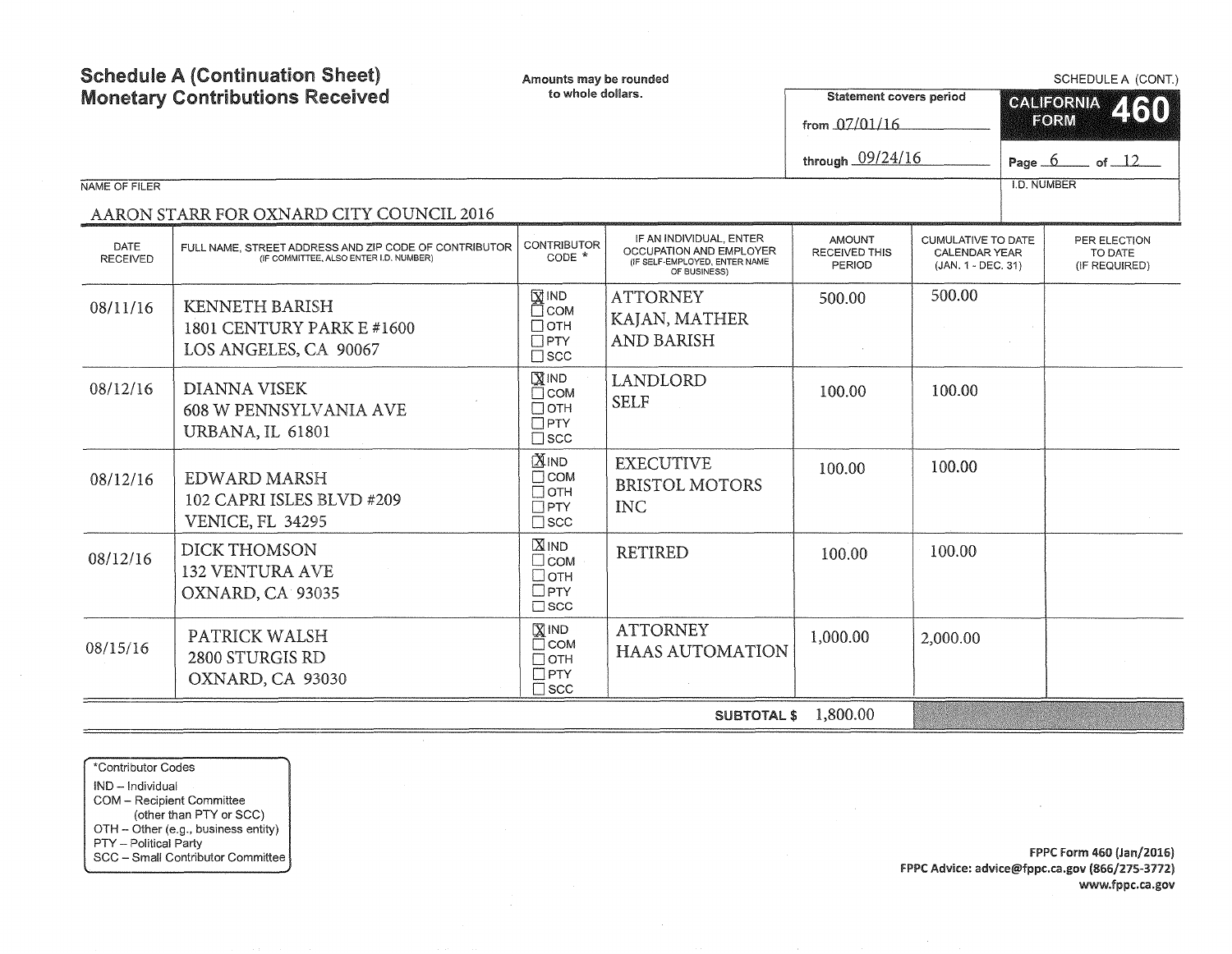| <b>Schedule A (Continuation Sheet)</b><br><b>Monetary Contributions Received</b><br>NAME OF FILER<br>AARON STARR FOR OXNARD CITY COUNCIL 2016 |                                                                                                 | Amounts may be rounded<br>to whole dollars.                           |                                                                                                     | <b>Statement covers period</b><br>from 07/01/16<br>through 09/24/16 |                                                                         |  | SCHEDULE A (CONT.)<br><b>CALIFORNIA</b><br>460<br>FORM<br>Page $\overline{Z}$ of $\overline{12}$<br><b>I.D. NUMBER</b> |  |
|-----------------------------------------------------------------------------------------------------------------------------------------------|-------------------------------------------------------------------------------------------------|-----------------------------------------------------------------------|-----------------------------------------------------------------------------------------------------|---------------------------------------------------------------------|-------------------------------------------------------------------------|--|------------------------------------------------------------------------------------------------------------------------|--|
| <b>DATE</b><br><b>RECEIVED</b>                                                                                                                | FULL NAME, STREET ADDRESS AND ZIP CODE OF CONTRIBUTOR<br>(IF COMMITTEE, ALSO ENTER I.D. NUMBER) | CONTRIBUTOR<br>CODE *                                                 | IF AN INDIVIDUAL, ENTER<br>OCCUPATION AND EMPLOYER<br>(IF SELF-EMPLOYED, ENTER NAME<br>OF BUSINESS) | <b>AMOUNT</b><br><b>RECEIVED THIS</b><br>PERIOD                     | <b>CUMULATIVE TO DATE</b><br><b>CALENDAR YEAR</b><br>(JAN. 1 - DEC. 31) |  | PER ELECTION<br>TO DATE<br>(IF REQUIRED)                                                                               |  |
| 08/30/16                                                                                                                                      | <b>IURGEN GRAMCKOW</b><br>1060 SHOKAT DRIVE<br>OJAI, CA 93023                                   | $X$ IND<br>$\Box$ COM<br>$\Box$ OTH<br>$\Box$ PTY<br>$\square$ scc    | PRESIDENT<br>SOUTHLAND SOD<br><b>FARMS</b>                                                          | 1,000.00                                                            | 1,000.00                                                                |  |                                                                                                                        |  |
| 08/31/16                                                                                                                                      | <b>ROBIN ANDERSON</b><br>2671 E VINEYARD AVE<br>OXNARD, CA 93036                                | $X$ IND<br>$\Box$ COM<br>$\Box$ OTH<br>$\Box$ PTY<br>$\Box$ scc       | <b>OWNER</b><br>250.00<br><b>SYCAMORE COIN</b><br><b>LAUNDRY</b>                                    |                                                                     | 250.00                                                                  |  |                                                                                                                        |  |
| 09/06/16                                                                                                                                      | PURTEC INDUSTRIAL WATER<br>3151 STURGIS ROAD<br>OXNARD, CA 93030                                | $\square$ IND<br>$\Box$ COM<br>Хотн<br>$\Box$ PTY<br>$\square$ scc    |                                                                                                     | 2,500.00                                                            | 2,500.00                                                                |  |                                                                                                                        |  |
| 09/07/16                                                                                                                                      | MISSION PRODUCE, INC<br><b>PO BOX 5267</b><br>OXNARD, CA 93031                                  | $\square$ IND<br>$\Box$ COM<br>Гуотн<br>□гтү<br>$\Box$ SCC            |                                                                                                     | 5,000.00                                                            | 5,000.00                                                                |  |                                                                                                                        |  |
| 09/08/16                                                                                                                                      | <b>STEVEN KLINGER</b><br>790 ALOHA STREET<br>CAMARILLO, CA 93010                                | $X$ IND<br>$\Box$ COM<br>$\Box$ OTH<br>$\square$ PTY<br>$\square$ scc | <b>CFO</b><br>SCOSCHE<br>INDUSTRIES, INC                                                            | 1,000.00                                                            | 1,000.00                                                                |  |                                                                                                                        |  |
|                                                                                                                                               |                                                                                                 |                                                                       | <b>SUBTOTAL \$</b>                                                                                  | 9,750.00                                                            |                                                                         |  |                                                                                                                        |  |

 $\label{eq:2.1} \frac{1}{\sqrt{2}}\left(\frac{1}{\sqrt{2}}\right)^{2} \frac{1}{\sqrt{2}}\left(\frac{1}{\sqrt{2}}\right)^{2}$ 

 $\mathcal{L}^{\pm}$ 

 $\hat{\mathcal{A}}$ 

\*Contributor Codes IND - Individual COM - Recipient Committee (other than PTY or SCC) OTH - Other (e.g., business entity) PTY - Political Party SCC - Small Contributor Committee

 $\sim$ 

 $\sim$   $\sim$ 

FPPC Form 460 (Jan/2016) FPPC Advice: advice@fppc.ca.gov {866/275-3772) www.fppc.ca.gov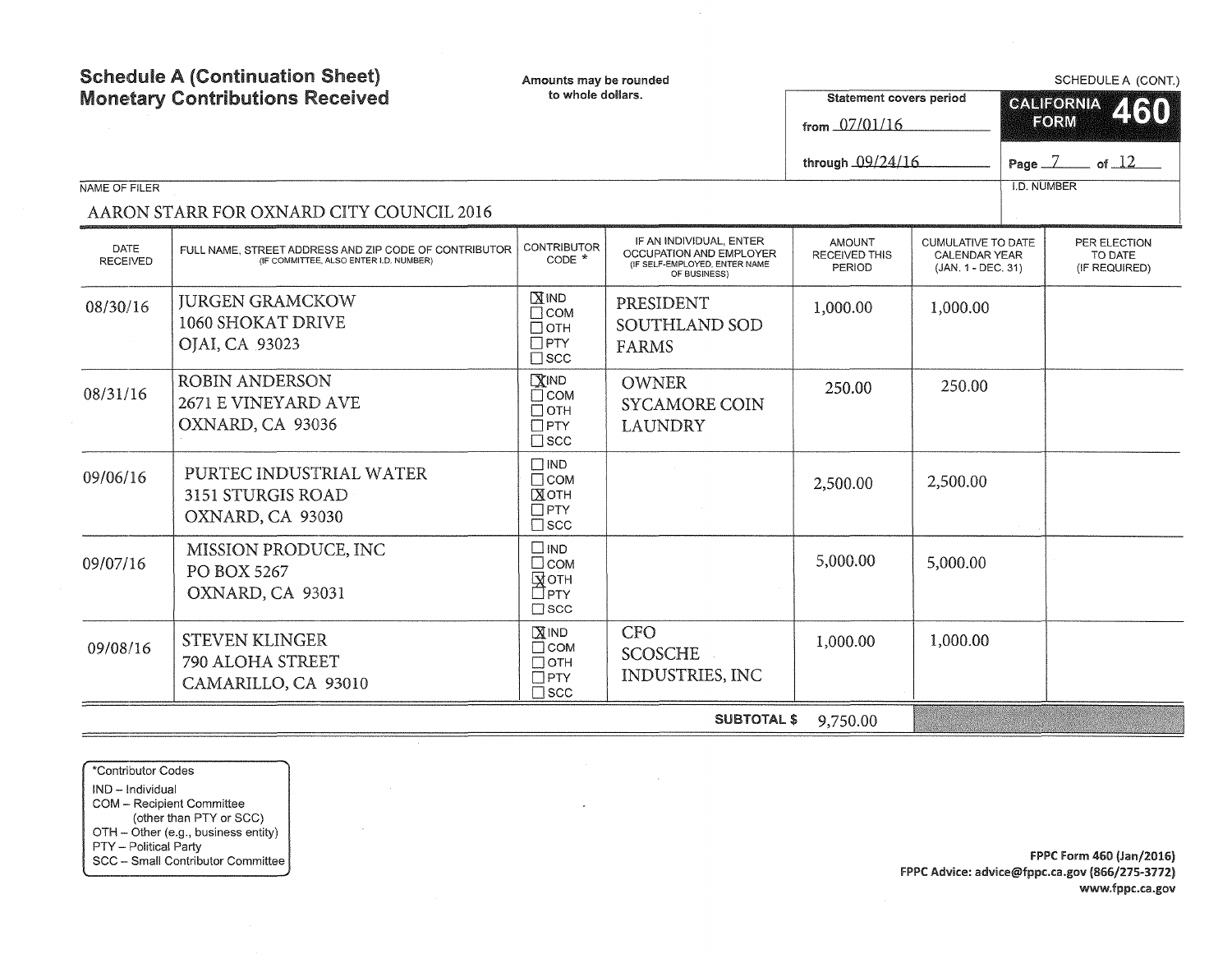| <b>Schedule A (Continuation Sheet)</b><br><b>Monetary Contributions Received</b> |                                                                                                 | Amounts may be rounded<br>to whole dollars.                              |                                                                                                     | <b>Statement covers period</b><br>from 07/01/16 |                                                                  | SCHEDULE A (CONT.)<br><b>CALIFORNIA</b><br>2160<br>FORM |                                          |
|----------------------------------------------------------------------------------|-------------------------------------------------------------------------------------------------|--------------------------------------------------------------------------|-----------------------------------------------------------------------------------------------------|-------------------------------------------------|------------------------------------------------------------------|---------------------------------------------------------|------------------------------------------|
|                                                                                  |                                                                                                 |                                                                          |                                                                                                     | through 09/24/16                                |                                                                  |                                                         | Page $8$ of $12$                         |
| NAME OF FILER                                                                    | AARON STARR FOR OXNARD CITY COUNCIL 2016                                                        |                                                                          |                                                                                                     |                                                 |                                                                  | <b>I.D. NUMBER</b>                                      |                                          |
| <b>DATE</b><br><b>RECEIVED</b>                                                   | FULL NAME, STREET ADDRESS AND ZIP CODE OF CONTRIBUTOR<br>(IF COMMITTEE, ALSO ENTER I.D. NUMBER) | <b>CONTRIBUTOR</b><br>$CODE *$                                           | IF AN INDIVIDUAL, ENTER<br>OCCUPATION AND EMPLOYER<br>(IF SELF-EMPLOYED, ENTER NAME<br>OF BUSINESS) | <b>AMOUNT</b><br>RECEIVED THIS<br>PERIOD        | <b>CUMULATIVE TO DATE</b><br>CALENDAR YEAR<br>(JAN. 1 - DEC. 31) |                                                         | PER ELECTION<br>TO DATE<br>(IF REQUIRED) |
| 09/09/16                                                                         | BOSKOVICH FARMS, INC<br>PO BOX 1352<br>OXNARD, CA 93032                                         | $\square$ IND<br>$\Box$ COM<br>Хотн<br>$\Box$ PTY<br>$\Box$ scc          |                                                                                                     | 10,000.00                                       | 10,000.00                                                        |                                                         |                                          |
| 09/21/16                                                                         | <b>DANIEL HAYES</b><br>216 MANSON AVE #B<br>METAIRIE, LA 70002                                  | <b>XIND</b><br>$\Box$ COM<br>$\Box$ OTH<br>$\Box$ PTY<br>$\square$ scc   | <b>MASSAGE THERAPIST</b><br>RIDE SHARE DRIVER                                                       | 250.00                                          | 250.00                                                           |                                                         |                                          |
| 09/19/16                                                                         | <b>SCOTIA ALVES</b><br>3283 CALLE DE DEBESA<br>CAMARILLO, CA 93010                              | <b>XIND</b><br>$\Box$ COM<br>$\Box$ OTH<br>$\Box$ PTY<br>$\square$ scc   | <b>SELF</b><br><b>SCOSCHE</b><br>INDUSTRIES, INC                                                    | 500.00                                          | 500.00                                                           |                                                         |                                          |
|                                                                                  |                                                                                                 | $\square$ IND<br>$\square$ COM<br>$\Box$ OTH<br>$\Box$ PTY<br>$\Box$ SCC |                                                                                                     |                                                 |                                                                  |                                                         |                                          |
|                                                                                  |                                                                                                 | $\Box$ IND<br>$\Box$ COM<br>$\Box$ OTH<br>$\Box$ PTY<br>$\square$ scc    |                                                                                                     |                                                 |                                                                  |                                                         |                                          |
|                                                                                  |                                                                                                 |                                                                          |                                                                                                     | <b>SUBTOTAL \$ 10,750.00</b>                    |                                                                  |                                                         |                                          |

 $\mathcal{L}$ 

\*Contributor Codes IND - Individual COM - Recipient Committee (other than PTY or SCC) OTH - Other (e.g., business entity) PTY – Political Party **Products and Contributor Committee FPPC Form 460 (Jan/2016)**<br>SCC – Small Contributor Committee FRID Form the Energy of the State of the State of the State of the State of the State of the State of th

 $\mathcal{Q}^{(2)}_0$ 

 $\mathbf{r}$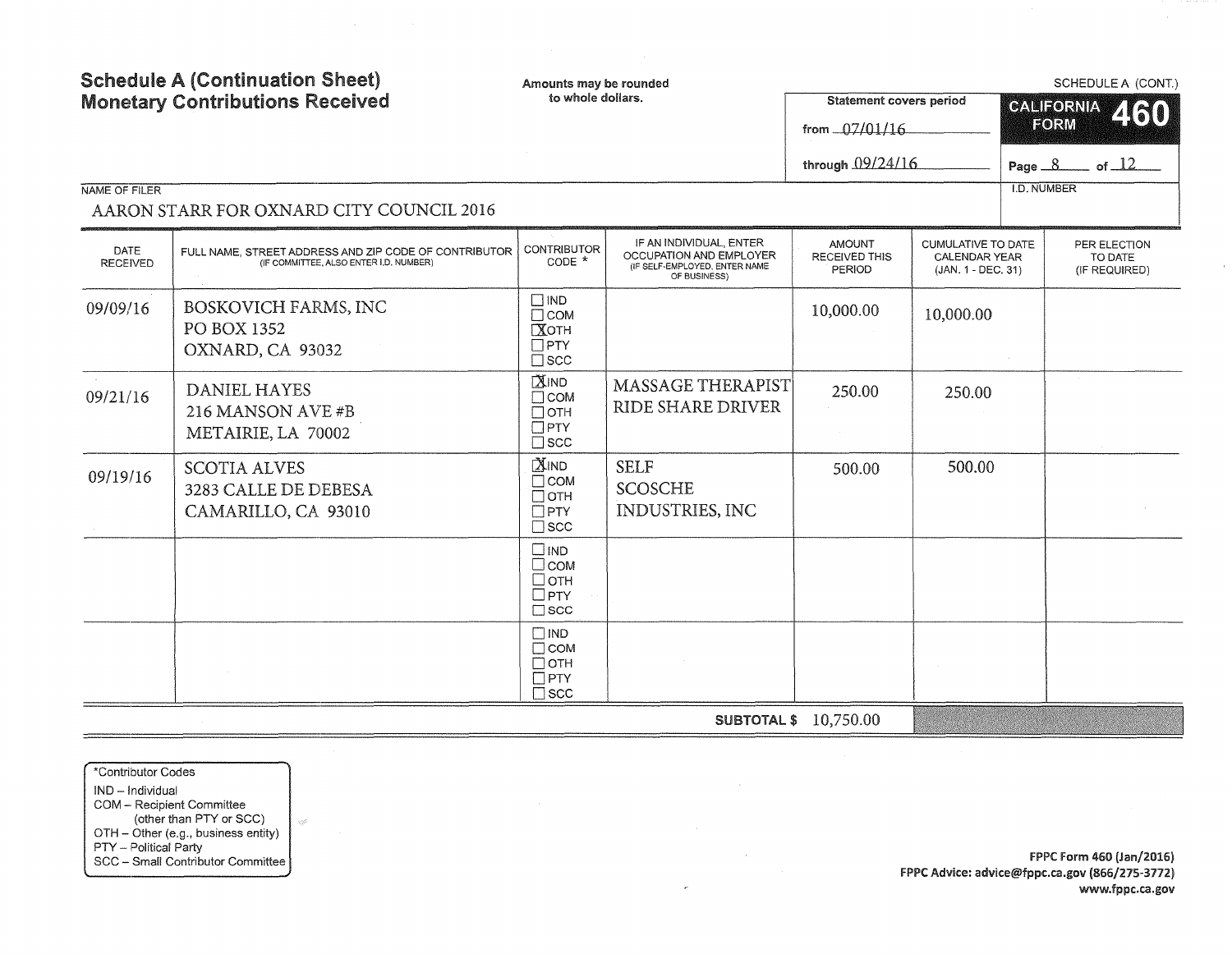| <b>Schedule E</b><br><b>Payments Made</b> | Amounts may be rounded<br>to whole dollars. | Statement covers period<br>from $07/01/16$ | <b>SCHEDULE E</b><br>CALIFORNIA 460<br><b>FORM</b> |
|-------------------------------------------|---------------------------------------------|--------------------------------------------|----------------------------------------------------|
| SEE INSTRUCTIONS ON REVERSE               |                                             | through 09/24/16                           | of $\Box$ 2<br>Page $\mathcal{Q}$                  |
| NAME OF FILER                             |                                             |                                            | I.D. NUMBER                                        |
| AARON STARR FOR OXNARD CITY COUNCIL 2016  |                                             |                                            | 1367090                                            |

CODES: If one of the following codes accurately describes the payment, you may enter the code. Otherwise, describe the payment.

| CMP campaign paraphernalia/misc.                                  | MBR member communications                     | RAD. | radio airtime and production costs                        |
|-------------------------------------------------------------------|-----------------------------------------------|------|-----------------------------------------------------------|
| CNS campaign consultants                                          | MTG meetings and appearances                  | RFD  | returned contributions                                    |
| CTB contribution (explain nonmonetary)*                           | OFC office expenses                           | SAL  | campaign workers' salaries                                |
| CVC civic donations                                               | PET petition circulating                      |      | TEL t.v. or cable airtime and production costs            |
| FIL candidate filing/ballot fees                                  | PHO phone banks                               |      | TRC candidate travel, lodging, and meals                  |
| FND fundraising events                                            | POL polling and survey research               |      | TRS staff/spouse travel, lodging, and meals               |
| IND independent expenditure supporting/opposing others (explain)* | POS postage, delivery and messenger services  | TSF  | transfer between committees of the same candidate/sponsor |
| LEG legal defense                                                 | PRO professional services (legal, accounting) | VOT  | voter registration                                        |
| LIT campaign literature and mailings                              | PRT print ads                                 |      | WEB information technology costs (internet, e-mail)       |

| NAME AND ADDRESS OF PAYEE<br>(IF COMMITTEE, ALSO ENTER I.D. NUMBER)                   | OR.<br><b>CODE</b> | DESCRIPTION OF PAYMENT | AMOUNT PAID |
|---------------------------------------------------------------------------------------|--------------------|------------------------|-------------|
| 1ST IMPRINT, INC<br>1323 W GONZALES RD<br>OXNARD, CA 93036                            |                    | PRINTING               | 356.40      |
| CALIFORNIA LATINO VOTERS' GUIDE<br>930 COLORADO BLVD, BLDG 2<br>LOS ANGELES, CA 90041 | PRT                |                        | 2,518.00    |
| <b>CAMPAIGN LA</b><br>15518 S BROADWAY ST<br>GARDENA, CA 90248                        |                    | <b>CAMPAIGN SIGNS</b>  | 2,050.00    |

\*Payments that are contributions or independent expenditures must also be summarized on Schedule D.

#### SUBTOTAL\$ 4,924.40

# Schedule E Summary

 $=$ 

|                                                                                                                                       | 20,603.19     |
|---------------------------------------------------------------------------------------------------------------------------------------|---------------|
|                                                                                                                                       | <u>169.13</u> |
|                                                                                                                                       | 0.00          |
| 4. Total payments made this period. (Add Lines 1, 2, and 3. Enter here and on the Summary Page, Column A, Line 6.) TOTAL \$ 20,772.32 |               |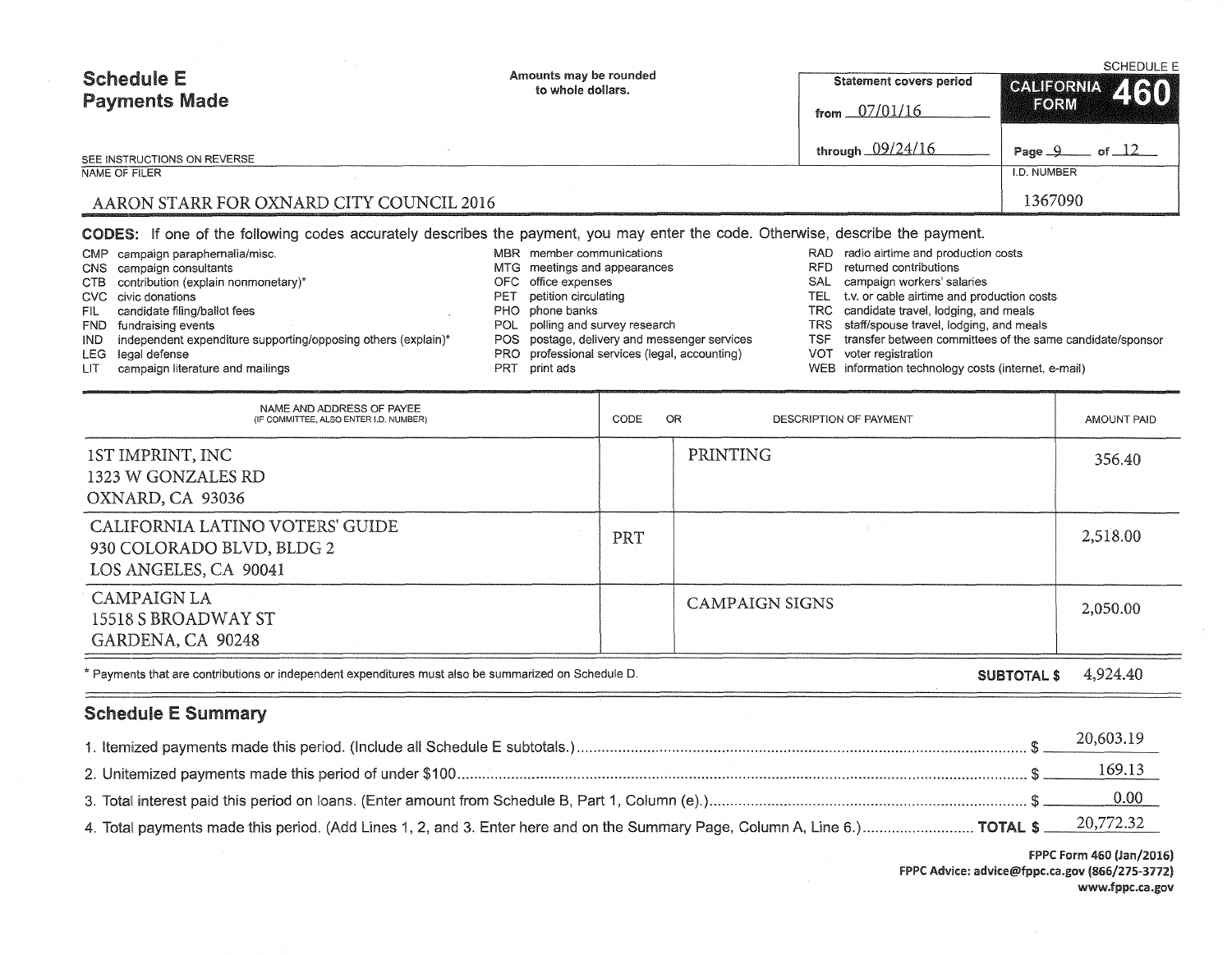| <b>Schedule E</b><br>(Continuation Sheet)<br><b>Payments Made</b>                                                                                                                                                                                                                                                                               | Amounts may be rounded<br>to whole dollars.                                                                                                                                                                                        |            |                                                                                       |                                               | Statement covers period<br>from 07/01/16                                                                                                                                                                                                                                                                                                                                                 |                    | SCHEDULE E (CONT.)<br><b>CALIFORNIA</b><br>60<br>FORM |  |
|-------------------------------------------------------------------------------------------------------------------------------------------------------------------------------------------------------------------------------------------------------------------------------------------------------------------------------------------------|------------------------------------------------------------------------------------------------------------------------------------------------------------------------------------------------------------------------------------|------------|---------------------------------------------------------------------------------------|-----------------------------------------------|------------------------------------------------------------------------------------------------------------------------------------------------------------------------------------------------------------------------------------------------------------------------------------------------------------------------------------------------------------------------------------------|--------------------|-------------------------------------------------------|--|
| SEE INSTRUCTIONS ON REVERSE                                                                                                                                                                                                                                                                                                                     |                                                                                                                                                                                                                                    |            |                                                                                       |                                               | through 09/24/16                                                                                                                                                                                                                                                                                                                                                                         | Page $10-$         | of $\perp$ 2                                          |  |
| NAME OF FILER                                                                                                                                                                                                                                                                                                                                   |                                                                                                                                                                                                                                    |            |                                                                                       |                                               |                                                                                                                                                                                                                                                                                                                                                                                          | I.D. NUMBER        |                                                       |  |
| AARON STARR FOR OXNARD CITY COUNCIL 2016                                                                                                                                                                                                                                                                                                        |                                                                                                                                                                                                                                    |            |                                                                                       |                                               |                                                                                                                                                                                                                                                                                                                                                                                          | 1367090            |                                                       |  |
| <b>CODES:</b> If one of the following codes accurately describes the payment, you may enter the code. Otherwise, describe the payment.                                                                                                                                                                                                          |                                                                                                                                                                                                                                    |            |                                                                                       |                                               |                                                                                                                                                                                                                                                                                                                                                                                          |                    |                                                       |  |
| CMP campaign paraphernalia/misc.<br>campaign consultants<br>CNS .<br>CTB contribution (explain nonmonetary)*<br>CVC civic donations<br>candidate filing/ballot fees<br>FIL.<br>FND fundraising events<br>independent expenditure supporting/opposing others (explain)*<br>IND.<br>LEG legal defense<br>campaign literature and mailings<br>LIT. | MBR member communications<br>MTG meetings and appearances<br>office expenses<br>OFC.<br>petition circulating<br>PET<br>phone banks<br>PHO.<br>polling and survey research<br>POL.<br>POS.<br><b>PRO</b><br><b>PRT</b><br>print ads |            | postage, delivery and messenger services<br>professional services (legal, accounting) | <b>TEL</b><br>TRC<br><b>TRS</b><br><b>TSF</b> | RAD radio airtime and production costs<br>RFD returned contributions<br>campaign workers' salaries<br>SAL<br>t.v. or cable airtime and production costs<br>candidate travel, lodging, and meals<br>staff/spouse travel, lodging, and meals<br>transfer between committees of the same candidate/sponsor<br>VOT voter registration<br>WEB information technology costs (internet, e-mail) |                    |                                                       |  |
| NAME AND ADDRESS OF PAYEE<br>(IF COMMITTEE, ALSO ENTER I.D. NUMBER)                                                                                                                                                                                                                                                                             |                                                                                                                                                                                                                                    | CODE       | OR.                                                                                   |                                               | DESCRIPTION OF PAYMENT                                                                                                                                                                                                                                                                                                                                                                   |                    | AMOUNT PAID                                           |  |
| CHRIS JONES CONSULTING<br>3245 GRANITE CREEK PLACE<br>NEWCASTLE, CA 95658                                                                                                                                                                                                                                                                       |                                                                                                                                                                                                                                    | <b>CNS</b> |                                                                                       |                                               |                                                                                                                                                                                                                                                                                                                                                                                          |                    | 2,750.00                                              |  |
| <b>CITY OF OXNARD</b><br>300 W 3RD STREET<br>OXNARD, CA 93030                                                                                                                                                                                                                                                                                   |                                                                                                                                                                                                                                    | <b>FIL</b> |                                                                                       |                                               |                                                                                                                                                                                                                                                                                                                                                                                          |                    | 1,300.00                                              |  |
| DESIREE GRIFFIN DBA TEAM BOOKKEEPING<br>1511 VIA LA SILVA<br>CAMARILLO, CA 93010                                                                                                                                                                                                                                                                |                                                                                                                                                                                                                                    | PRO        |                                                                                       |                                               |                                                                                                                                                                                                                                                                                                                                                                                          |                    | 251.00                                                |  |
| FACEBOOK, INC<br>1601 S CALIFORNIA AVE<br>PALO ALTO, CA 94304                                                                                                                                                                                                                                                                                   |                                                                                                                                                                                                                                    | <b>WEB</b> |                                                                                       |                                               |                                                                                                                                                                                                                                                                                                                                                                                          |                    | 100.00                                                |  |
| <b>HARELINE GRAPHICS</b><br>2370 GEARY STREET<br>WEST SACRAMENTO, CA 95691                                                                                                                                                                                                                                                                      |                                                                                                                                                                                                                                    | <b>LIT</b> |                                                                                       |                                               |                                                                                                                                                                                                                                                                                                                                                                                          |                    | 1,175.00                                              |  |
| * Payments that are contributions or independent expenditures must also be summarized on Schedule D.                                                                                                                                                                                                                                            |                                                                                                                                                                                                                                    |            |                                                                                       |                                               |                                                                                                                                                                                                                                                                                                                                                                                          | <b>SUBTOTAL \$</b> | 5,576.00                                              |  |

 $\mathcal{L}$ 

 $\sim$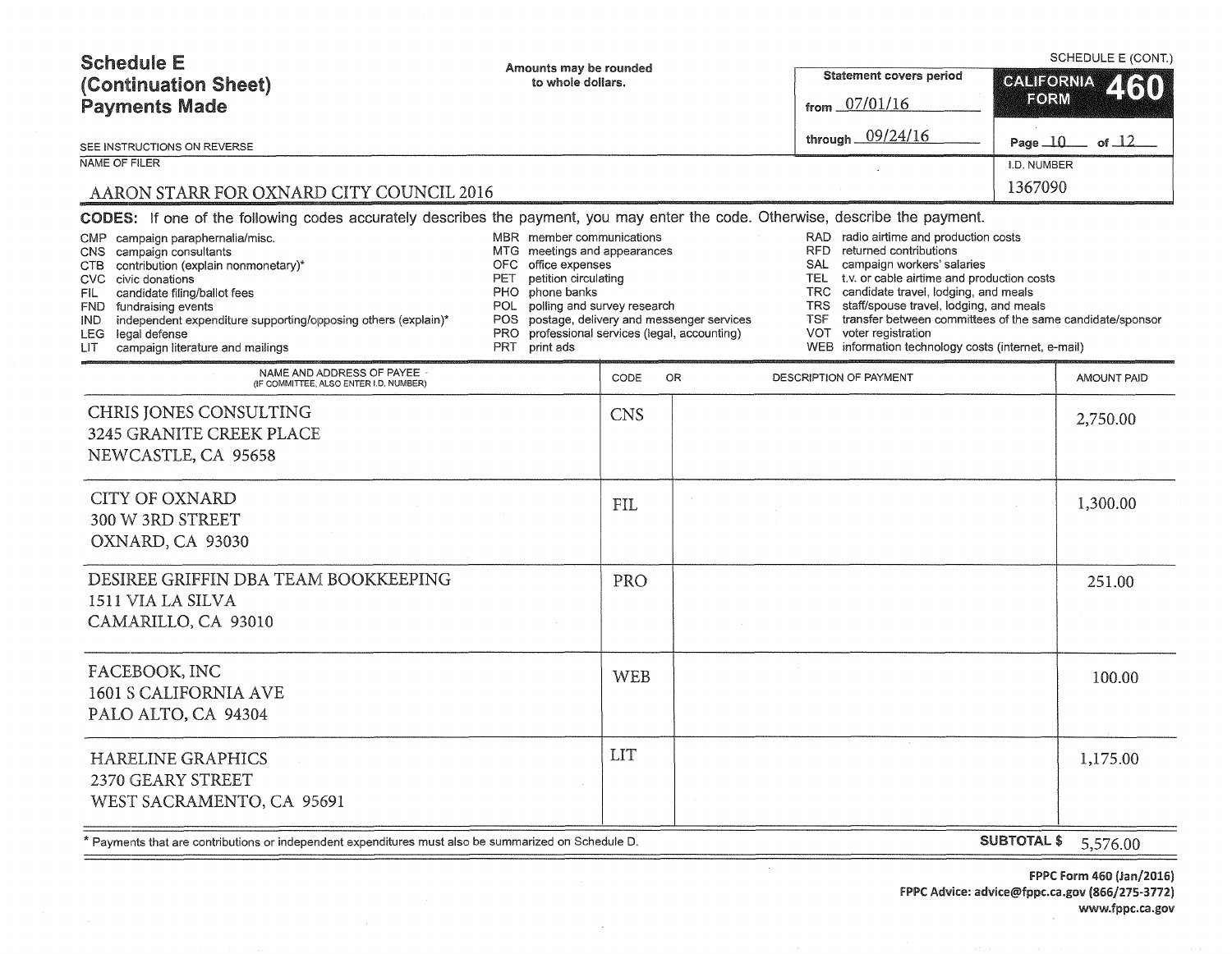| <b>Schedule E</b><br>(Continuation Sheet)<br><b>Payments Made</b>                                                                                                                                                                                                                                                                                                                                                                                                                    | Amounts may be rounded<br>to whole dollars.                                                                                                                                                                                                                                                     |            |                       | Statement covers period<br>from $07/01/16$<br>through 09/24/16                                                                                                                                                                                                                                                                                                                                                                           | SCHEDULE E (CONT.)<br><b>CALIFORNIA</b><br>FORM |                    |
|--------------------------------------------------------------------------------------------------------------------------------------------------------------------------------------------------------------------------------------------------------------------------------------------------------------------------------------------------------------------------------------------------------------------------------------------------------------------------------------|-------------------------------------------------------------------------------------------------------------------------------------------------------------------------------------------------------------------------------------------------------------------------------------------------|------------|-----------------------|------------------------------------------------------------------------------------------------------------------------------------------------------------------------------------------------------------------------------------------------------------------------------------------------------------------------------------------------------------------------------------------------------------------------------------------|-------------------------------------------------|--------------------|
| SEE INSTRUCTIONS ON REVERSE<br>NAME OF FILER                                                                                                                                                                                                                                                                                                                                                                                                                                         |                                                                                                                                                                                                                                                                                                 |            |                       |                                                                                                                                                                                                                                                                                                                                                                                                                                          | Page $\perp \perp$                              | of $\Box$ 2        |
|                                                                                                                                                                                                                                                                                                                                                                                                                                                                                      |                                                                                                                                                                                                                                                                                                 |            |                       |                                                                                                                                                                                                                                                                                                                                                                                                                                          | I.D. NUMBER                                     |                    |
| AARON STARR FOR OXNARD CITY COUNCIL 2016                                                                                                                                                                                                                                                                                                                                                                                                                                             |                                                                                                                                                                                                                                                                                                 |            |                       |                                                                                                                                                                                                                                                                                                                                                                                                                                          | 1367090                                         |                    |
| CODES: If one of the following codes accurately describes the payment, you may enter the code. Otherwise, describe the payment.<br>CMP campaign paraphernalia/misc.<br>campaign consultants<br>CNS.<br>contribution (explain nonmonetary)*<br>ств<br>CVC civic donations<br>candidate filing/ballot fees<br>FIL.<br>FND fundraising events<br>independent expenditure supporting/opposing others (explain)*<br>IND.<br>LEG legal defense<br>campaign literature and mailings<br>LIT. | MBR member communications<br>MTG meetings and appearances<br>office expenses<br>OFC.<br>petition circulating<br>PET<br>phone banks<br>PHO.<br>POL polling and survey research<br>POS postage, delivery and messenger services<br>PRO professional services (legal, accounting)<br>PRT print ads |            |                       | RAD radio airtime and production costs<br>RFD.<br>returned contributions<br>campaign workers' salaries<br>SAL<br>t.v. or cable airtime and production costs<br><b>TEL</b><br>candidate travel, lodging, and meals<br>TRC.<br><b>TRS</b><br>staff/spouse travel, lodging, and meals<br>transfer between committees of the same candidate/sponsor<br>TSF.<br>VOT voter registration<br>WEB information technology costs (internet, e-mail) |                                                 |                    |
| NAME AND ADDRESS OF PAYEE<br>(IF COMMITTEE, ALSO ENTER I.D. NUMBER)                                                                                                                                                                                                                                                                                                                                                                                                                  |                                                                                                                                                                                                                                                                                                 | CODE       | <b>OR</b>             | DESCRIPTION OF PAYMENT                                                                                                                                                                                                                                                                                                                                                                                                                   |                                                 | <b>AMOUNT PAID</b> |
| <b>HOME DEPOT</b><br><b>401 W ESPLANADE DR</b><br>OXNARD, CA 93036                                                                                                                                                                                                                                                                                                                                                                                                                   |                                                                                                                                                                                                                                                                                                 |            | <b>SIGN MATERIALS</b> |                                                                                                                                                                                                                                                                                                                                                                                                                                          |                                                 | 205.69             |
| LATINO FAMILY VOTER GUIDE<br>249 E OCEAN BLVD #685<br>LONG BEACH, CA 90802                                                                                                                                                                                                                                                                                                                                                                                                           |                                                                                                                                                                                                                                                                                                 | PRT        |                       |                                                                                                                                                                                                                                                                                                                                                                                                                                          |                                                 | 1,715.16           |
| LEADWURX, INC DBA HAMILTON MARKETING GROUP<br>70 W EASY STREET #2<br>SIMI VALLEY, CA 93065                                                                                                                                                                                                                                                                                                                                                                                           |                                                                                                                                                                                                                                                                                                 |            |                       | PRINTED MAILERS AND YARD SIGNS                                                                                                                                                                                                                                                                                                                                                                                                           |                                                 | 7,257.49           |
| DEMOCRACY ENGINE, LLC<br>850 QUINCY STREET, NW #402<br><b>WASHINGTON DC 20011</b>                                                                                                                                                                                                                                                                                                                                                                                                    |                                                                                                                                                                                                                                                                                                 | <b>WEB</b> |                       |                                                                                                                                                                                                                                                                                                                                                                                                                                          |                                                 | 112.45             |
| THOMAS CAFE & GALLERY<br>622 SOUTH A ST<br>OXNARD, CA 93030                                                                                                                                                                                                                                                                                                                                                                                                                          |                                                                                                                                                                                                                                                                                                 | <b>MTG</b> |                       |                                                                                                                                                                                                                                                                                                                                                                                                                                          |                                                 | 162.00             |
| Payments that are contributions or independent expenditures must also be summarized on Schedule D. *                                                                                                                                                                                                                                                                                                                                                                                 |                                                                                                                                                                                                                                                                                                 |            |                       |                                                                                                                                                                                                                                                                                                                                                                                                                                          | <b>SUBTOTAL \$</b>                              | 9,452.79           |

 $\bar{a}$ 

 $=$